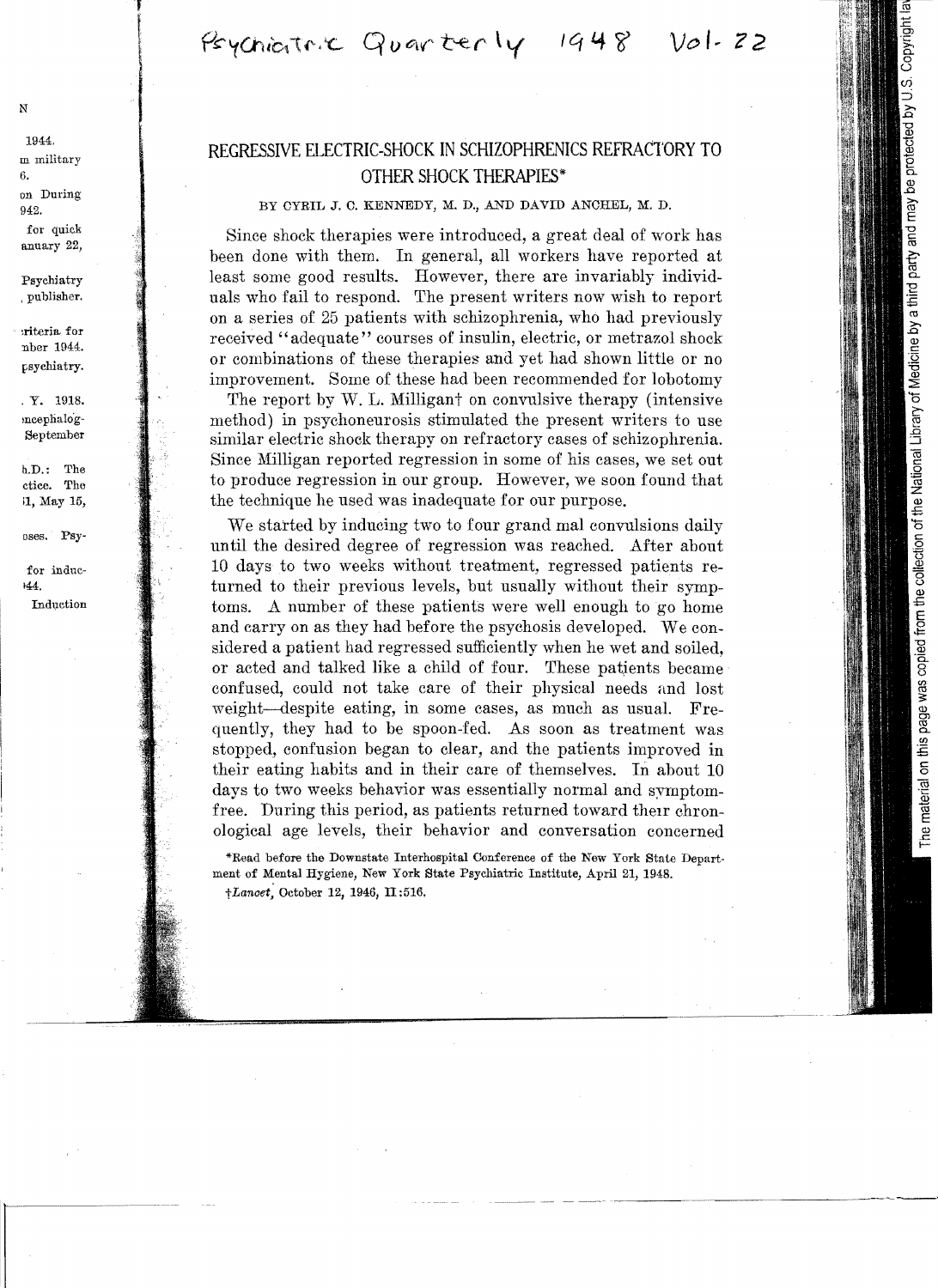events appropriate to the emotional and intellectual levels through which they were passing. At this time repression was removed. and they answered questions freely, frequently revealing spontaneously, their conflicts at various age levels, material which was not obtained during mental examinations or anamneses. These data are useful in subsequent psychotherapy when patients finally emerge from their confusion.

Sometimes the confusion passes rapidly and patients act as if they had awakened from dreaming; their minds seem like clean slates upon which we can write. They are usually co-operative and very suggestible, and thus amenable to psychotherapy. Ordinarily such patients are easily de-sensitized to the conflicts revealed, or the therapists-lacking information of conflict-are able to steer them back to reality and away from their psychotic thinking. When hallucinations or delusions are discussed, they do not usually remember them. In a few cases, some symptoms return, especially in the paranoid group; if these are of a superficial nature, they respond to a few days of further treatment. Our patients seldom retained their organized delusions. In a few cases a full course of electric shock had to be repeated. The course generally consisted of 20 to 30 treatments. The shortest course was 11 and the longest 50.

It is interesting to contrast this type of treatment with the standard technique of two to three treatments a week. In the latter technique, when the patient responds, he begins to improve. After a few treatments, he gradually loses his symptoms, behaves better, puts on weight, and, by the end of the series, is greatly improved. In the regressive technique, the patient does the opposite; he becomes worse physically, loses weight, cannot care for his physical needs, and becomes gradually more and more confused. The confusion lasts for about 10 days after treatment is stopped. In the standard treatment, confusion lasts only onehalf to one hour following each application. Frequently, under our regimen, there is early mental improvement and it is very tempting to discontinue shock therapy, but we have found in this type of case that the early improvement is likely to be temporary, and we continue to treat until the regression is what we consider adequate.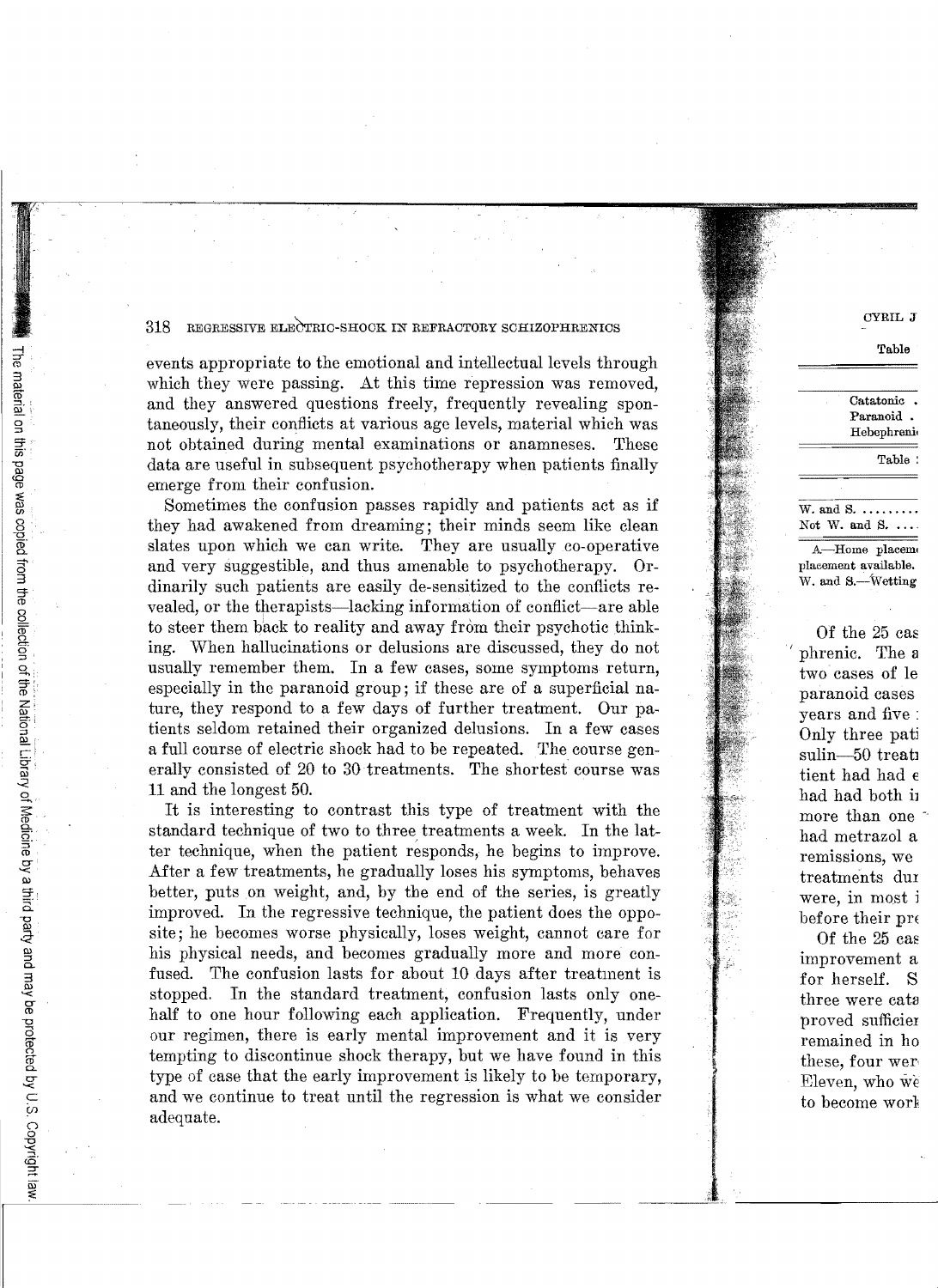|                                             |                                                          |     |     |            |     |     | Total |       |
|---------------------------------------------|----------------------------------------------------------|-----|-----|------------|-----|-----|-------|-------|
| $\alpha$                                    |                                                          |     |     |            |     |     |       |       |
| Paranoid $\ldots \ldots \ldots \ldots$      |                                                          |     |     |            |     |     |       |       |
| Hebephrenic                                 |                                                          |     |     |            |     |     |       |       |
|                                             | Table 2. Relation of Regression to Degree of Improvement |     |     |            |     |     |       |       |
|                                             |                                                          |     |     |            |     |     |       |       |
| W. and S. $\dots \dots \dots \dots$ 15 Pts. |                                                          | (5) | 33% | $(5)$ 33\% | (4) | 26% |       | $6\%$ |
| Not W. and S.  10 Pts.                      |                                                          | (2) | 20% |            |     | 80% |       |       |

Table 1. Relation of Diagnosis to Degree of Improvement

A-Home placement (convalescent status). B-Partial remission but no suitable placement available. C-Employed in hospital (working patient). D-No improvement. W. and S.—Wetting and soiling.

#### **RESULTS**

Of the 25 cases 11 were catatonic, 11 paranoid, and three hebephrenic. The average duration was four and one-half years; only two cases of less than two years. The average duration for the paranoid cases was five years and five months; the catatonic, four years and five months; the hebephrenic, one year and 10 months. Only three patients had previously received single courses of insulin-50 treatments-without electric shock therapy, and one patient had had electric shock therapy alone. The remaining cases had had both insulin and electric shock therapy combined and/or more than one course of electric shock therapy alone; some had had metrazol as well. Although some patients had had previous remissions, we wish to emphasize their lack of response to earlier treatments during their current admissions. These treatments were, in most instances, more extensive than those administered before their previous remissions.

Of the 25 cases reported, only one catatonic showed no marked improvement although she became well-behaved and able to care for herself. Seven improved sufficiently to go home. Of these, three were catatonic, two paranoid and two hebephrenic. Six improved sufficiently to be placed on convalescent status, but have remained in hospital for lack of suitable placements to date. Of these, four were paranoid, one was catatonic and one hebephrenic. Eleven, who were previously unable to work, improved sufficiently to become workers; six of these were catatonic and five paranoid.